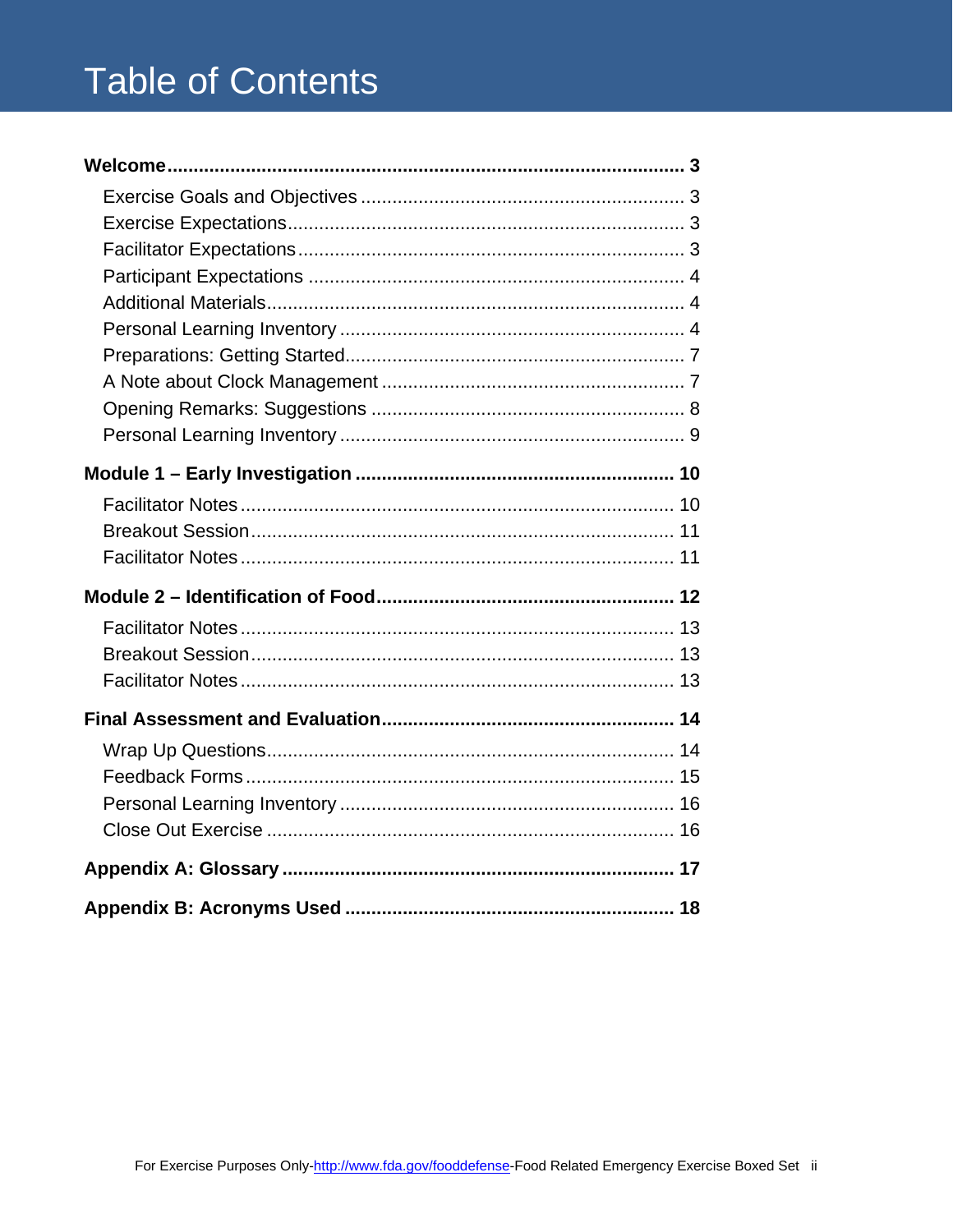### <span id="page-2-0"></span>**Welcome**

This facilitator guide provides you with all you need to conduct a tabletop exercise based on the Wilted Woes scenario. This scenario begins with the first reports of human illness and then focuses on the epidemiological investigation process to identify the food vehicle. This is the typical approach when there is a human health incident caused by an unintentional contamination of produce with *E. coli* O157:H7. As the epidemiologic process unfolds, the preliminary work on identification of the contaminated food product is introduced. The concurrent activities of both the public health and the regulatory operations from this early stage of investigation are included. It is designed to be a five-hour tabletop exercise.

### <span id="page-2-1"></span>**Exercise Goals and Objectives**

#### **Overall Goal**

Improve jurisdictional preparedness and response to food-related human health incidents.

#### **Objectives**

At the conclusion of this tabletop exercise, participants should be able to:

- **Understand how an epidemiological** investigation unfolds and the roles that various public health agencies play
- Clearly state their roles and contributions to an epidemiologic investigation of a foodborne public health incident
- Obtain a working knowledge of the specific roles clinical, public health, regulatory and laboratory communities play when engaged in this investigation
- Apply the step-by-step process used to investigate a public health situation that

starts with a few cases of clinical illnesses through to the ultimate identification of the food vehicle

- Define the process for collecting and applying the epidemiologic data related to the identification of the contaminated food product
- Assess the limitations of the public health and regulatory sectors and take necessary actions to address these limitations

### <span id="page-2-2"></span>**Exercise Expectations**

The event you are preparing to conduct is a tabletop exercise. This tabletop exercise is intended to involve key personnel discussing a simulated scenario in an informal setting. You can use the discussion time today to talk about plans, policies and procedures and promote functional organization through the understanding of authorities, protocols and response resources that already exist within participants' jurisdictions. This tabletop exercise is designed to facilitate discussion among various participating entities such as:

- Public health services/inspectors/clinical practitioners
- **Epidemiologists**
- Private sector (food-related)
- Federal, State and local agencies

#### <span id="page-2-3"></span>**Facilitator Expectations**

The role of the facilitator is to guide the participants through the tabletop exercise. Your primary responsibilities include:

- Read and understand this Facilitator Guide prior to conducting the tabletop exercise.
- Be familiar with the objectives of the tabletop exercise and ensure that participants are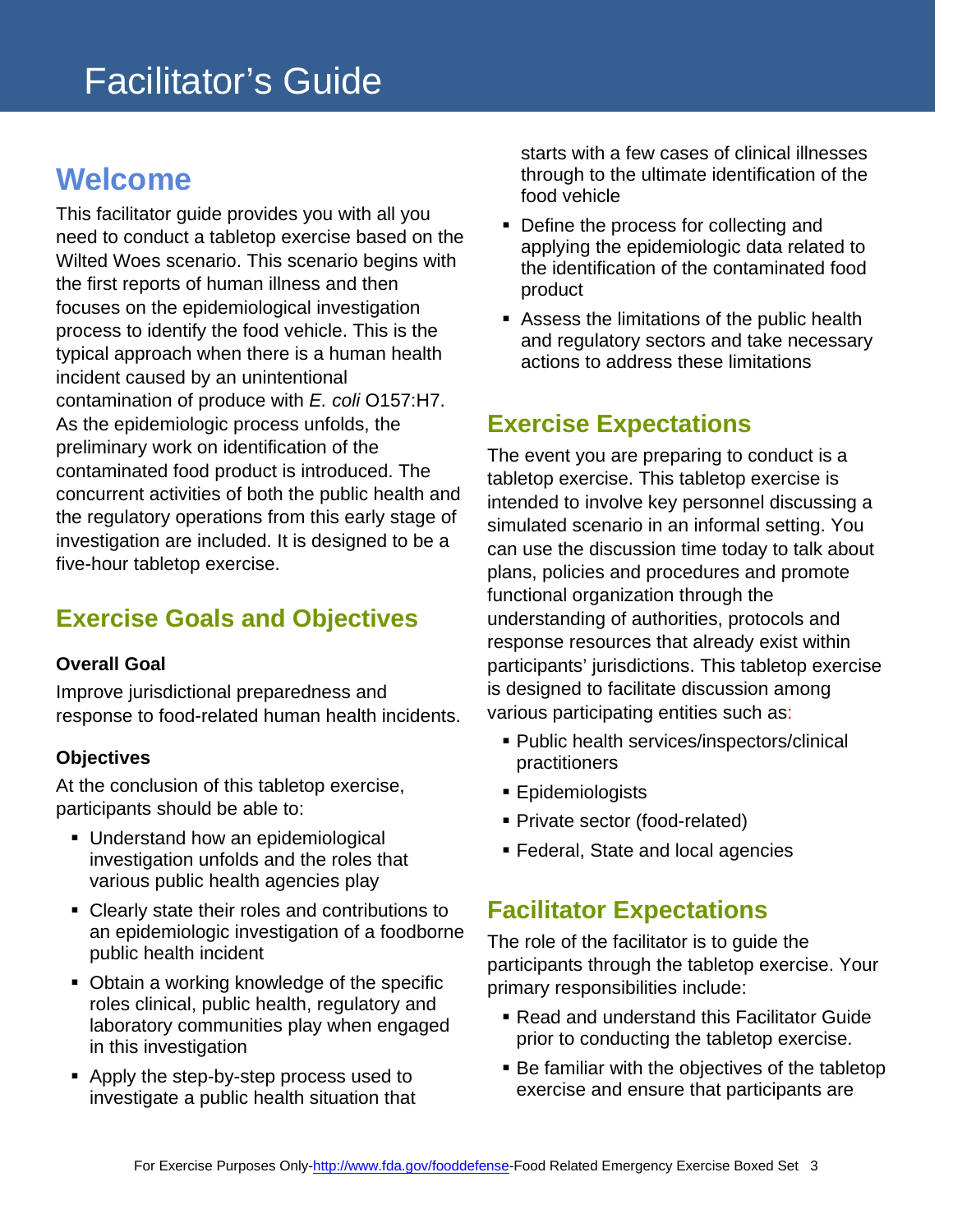familiar with these objectives prior to the tabletop exercise.

- Understand the exercise evaluation guide (EEG) that will be used by evaluators to document highlights of the discussions.
- Thoroughly review the SITMAN and accompanying PowerPoint presentation.
- **Establish and monitor a basic set of ground** rules for participants to follow during discussion.
- Keep the tabletop exercise on schedule.
- **If I dentify the appropriate times for breaks and** lunch (if applicable).
- **Facilitate discussions by asking pertinent** questions rather than offering your opinions.
- Keep all discussions focused by bringing the group back on track if the conversation strays from the topic.
- **Encourage interaction among the different** groups as they would be in the "real world."
- **Encourage the participants to share their** experiences and ideas so that they can learn from one another.
- Help the small groups during the breakout sessions if they have questions or need clarification of the discussion questions.
- **I** Identify participants who have relevant and recent experience with scenarios such as this and encourage them to share with lesser experienced participants.

It may be necessary for you to interact with and monitor the small groups to make sure they stay engaged, including reassigning members to different tables to facilitate a more effective and balanced discussion. Some facilitators have also found it helpful to have someone identified (perhaps the lead planner) to assist with monitoring and guiding the groups when they are in the breakout sessions.

### <span id="page-3-0"></span>**Participant Expectations**

The following can be expected of the tabletop exercise participants:

- Participants should have a working knowledge of their standard operating procedures, MOUs, MOAs or other interdisciplinary mechanism(s) used for food contamination investigations.
- Participants who have relevant experience are expected to share those experiences with less experienced participants during the breakout sessions.

#### <span id="page-3-1"></span>**Additional Materials**

A PowerPoint presentation has been developed to help you facilitate the tabletop exercise and to enhance the learning experience for attendees. There is also a situation manual (SITMAN) that has been created as a reference tool for the participants.

### <span id="page-3-2"></span>**Personal Learning Inventory**

The Personal Learning Inventory (PLI) is designed to provide participants with a document they can keep that highlights their major takeaways, improvement ideas and action items.

PLIs are for the participants' use only and will not be collected; however, they are welcome to share their PLIs with others as records of their learning experiences in today's tabletop exercise.

Every participant should be given a PLI at the beginning of the tabletop exercise to capture important discoveries and issues as they go through the modules. Participants will complete the PLIs at the end of the exercise and keep them. The PLIs will not be collected.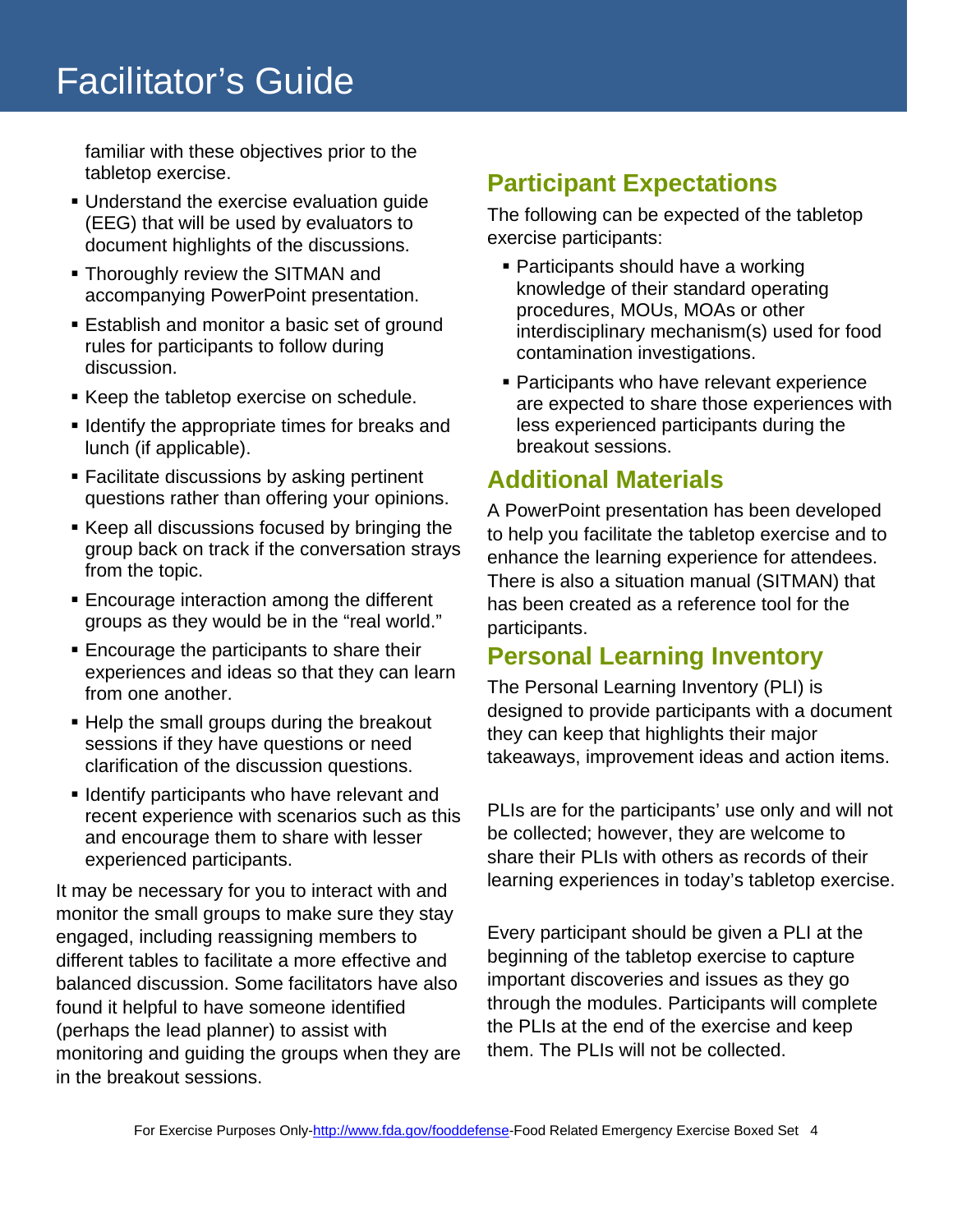### **Course at a Glance**

| <b>Unit</b>                                                  | <b>Time</b><br>(Mins.) | <b>Pages</b><br>(in SITMAN) | <b>Description</b>                                                                                                                                                                                     |
|--------------------------------------------------------------|------------------------|-----------------------------|--------------------------------------------------------------------------------------------------------------------------------------------------------------------------------------------------------|
| 1. Welcome                                                   | 30                     | $3-5$                       | Introductions<br>п<br>Objectives<br>٠<br>Logistics and Administrative<br>٠<br><b>Facilitator's Role</b><br><b>Distribution of PLI</b>                                                                  |
| 2. Module 1:<br>Early<br>Investigation                       | 30<br>30               | $6 - 11$                    | Presentation of first segment of SITMAN<br>٠<br>Conduct small group discussion related to specific<br>responsibilities                                                                                 |
| 3. Whole Group<br>Recap of<br>Module 1                       | 30                     | $11 - 14$                   | • Each group reports on its assessment of the<br>situation and steps to be taken<br>• Whole group discusses how their work should be<br>coordinated<br>Gaps in coverage are identified                 |
| <b>Break</b>                                                 | 15                     |                             |                                                                                                                                                                                                        |
| 4. Module 2:<br>Later<br>Investigation<br>and<br>Conclusions | 15<br>30               | $15 - 18$                   | Presentation of second segment of SITMAN<br>ш<br>• Conduct small group discussion related to specific<br>responsibilities                                                                              |
| 5. Whole Group<br>Recap of<br>Module 2                       | 30                     | $19 - 21$                   | ■ Each group reports its further assessment of the<br>situation and additional steps to be taken<br>• Whole group discusses how their work should be<br>coordinated<br>Gaps in coverage are identified |
| <b>Break</b>                                                 | 15                     |                             |                                                                                                                                                                                                        |
| 6. Final<br>Assessment                                       | 45                     | 22                          | • Use wrap up questions to discuss the whole<br>group's ability to respond to the event<br>• Document action items and accountability for next<br>steps                                                |
| 7. Evaluation                                                | 30                     | Hand out                    | Distribute and collect feedback forms<br>Close out exercise<br>٠                                                                                                                                       |

Approximate Total Workshop Time: 5 hours

- Note on Breakout Timing:
- $\Box$  Thirty minutes for whole group to report on their findings allows about 5 minutes per group.
- $\Box$  Groups should focus on the top three points or challenges they have uncovered.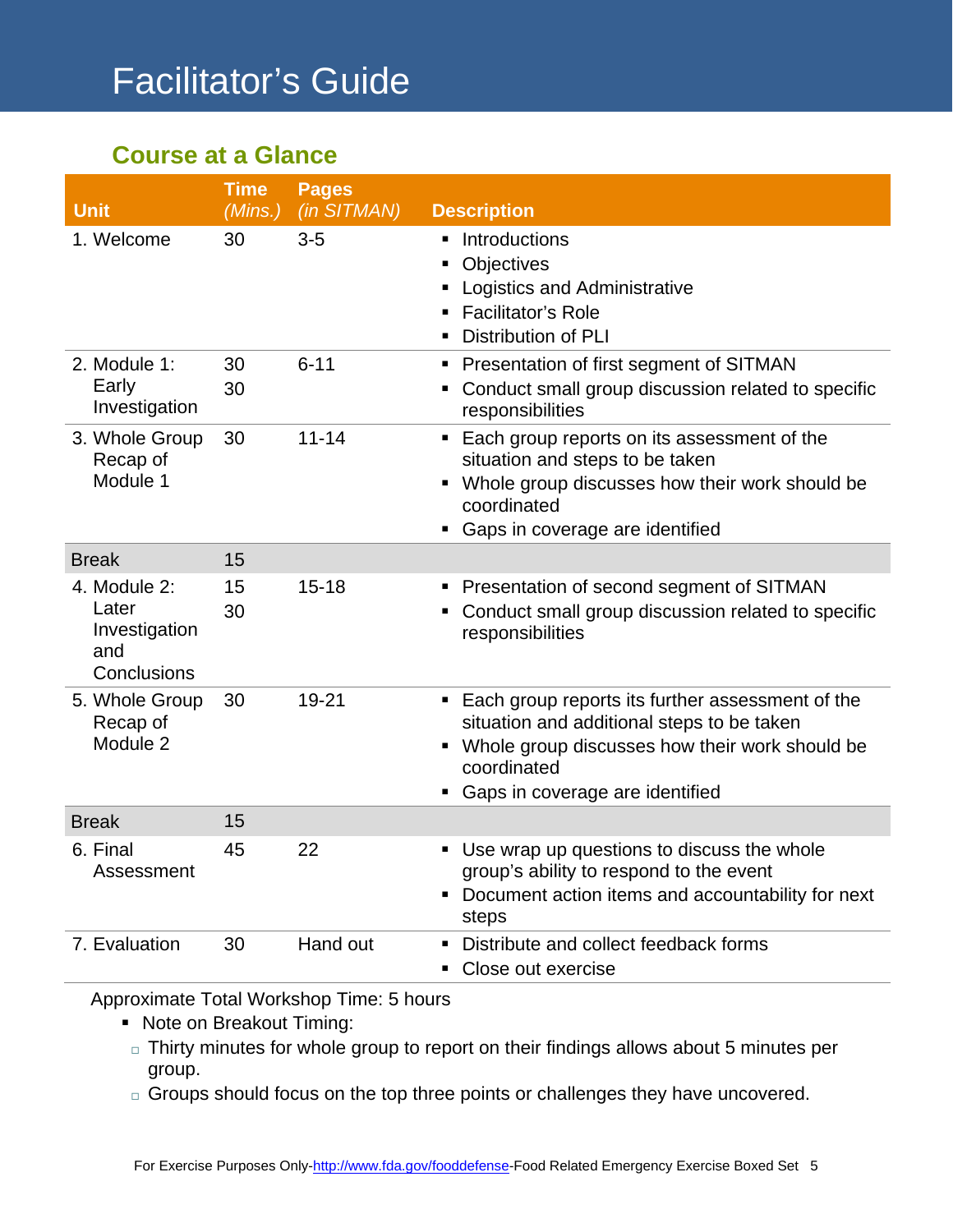### **Facilitator's Guide Icons**

**When You See This… It Means…**



Refer the participants to the SITMAN page as indicated.



Say what's printed in the SITMAN, present information in the PowerPoint or provide other instruction.



Ask the question(s) of the participants.



Hand out materials to be distributed to the participants.



Assemble participants into a breakout or smaller group for an activity.



Planning and review time for the facilitator.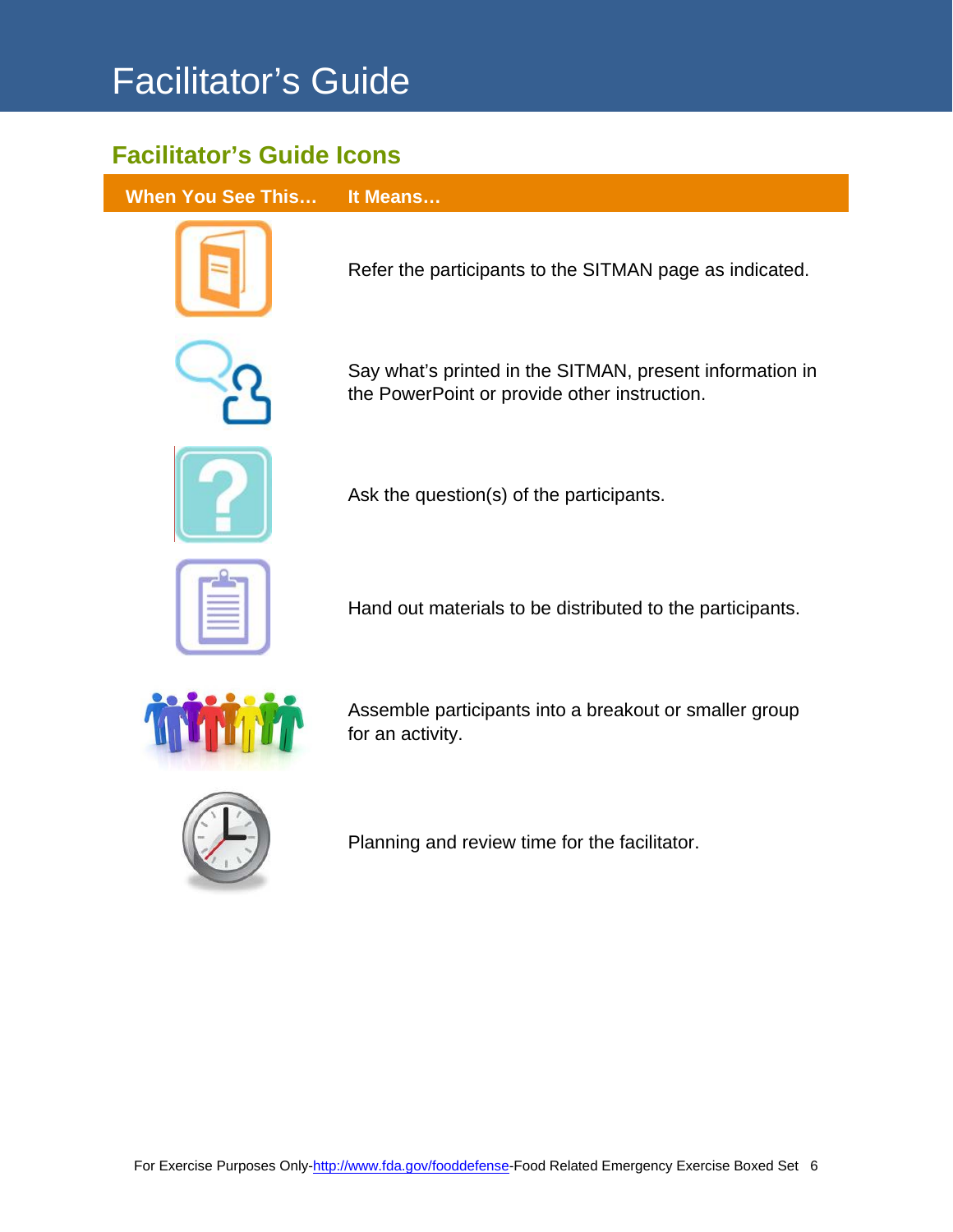#### <span id="page-6-0"></span>**Preparations: Getting Started**

The following items should be provided by the lead planner:

- **List of participants and their affiliations**
- Tabletop exercise schedule
- One copy of the SITMAN for each participant
- Name badge for each participant
- **Table tent card for each participant group**
- Certificate of Attendance for each participant
- Appropriate audio visual equipment and meeting supplies
- Copies of the Personal Learning Inventory

The facilitator should arrive early enough (one hour before the start of the tabletop exercise is recommended) to make sure that the room is set up properly and that the necessary documents and supplies are available. The facilitator should also check that all equipment is in working order.

#### <span id="page-6-1"></span>**A Note about Clock Management**

As facilitator you are responsible for keeping the tabletop exercise on schedule. Running behind schedule and finishing late will distract from the tabletop exercise's goals and may detract from the learning experience. Also, cutting corners and rushing through the program may have equally negative effects, as the continuity of the learning can be greatly disrupted. Some helpful guidelines for you to consider are:

- **Prepare in advance to be familiar with the materials.**
- Rehearse the timing of each portion of the training.
- Use the agenda the timing has been calculated to effectively fit the allotted timeframe.
- If the training is scheduled for more or less time than the suggested timeframe, plan out a new agenda in advance.
- Manage excessive conversation by asking participants to link their comments to the stated objectives.
- "Park" lengthy discussions in a "Parking Lot," and agree to return to them later (if time permits).
- Questions and concerns that arise in the breakout sessions that cannot be resolved should be recorded in the After-Action Report (AAR).
- Use breaks and lunch to recalculate the agenda timing if there are concerns about veering off course.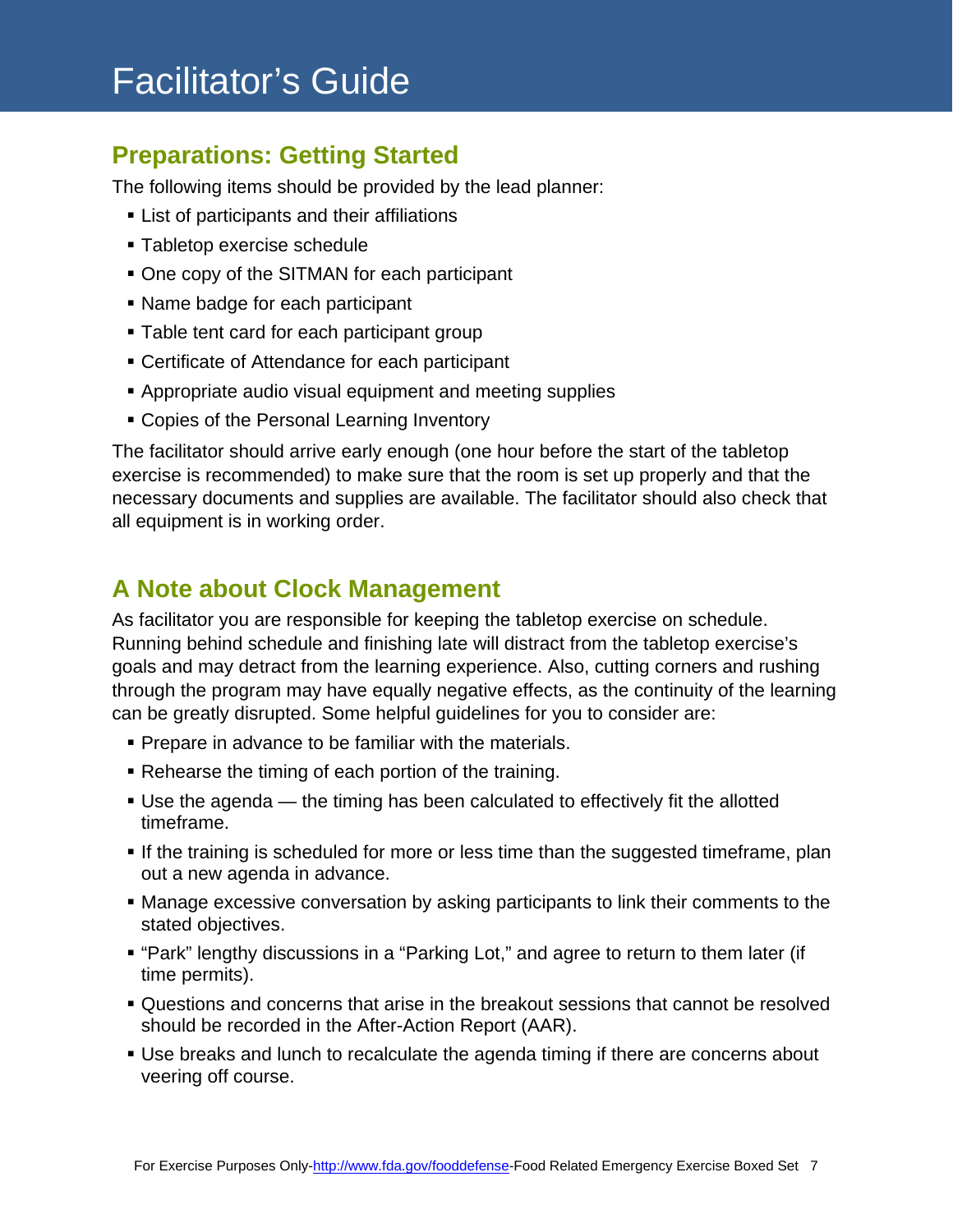### <span id="page-7-0"></span>**Opening Remarks: Suggestions**



**Facilitator Introduction** – The facilitator should welcome everyone and introduce himself/herself to the participants.

**Facility Points of Interest** – Identify the locations of important places in the building like the restrooms, emergency exits, snack room or cafeteria, and other places that may be needed by the participants during the course of the tabletop exercise.

**Explain the Exercise Terminology** – The following is a list of terminology that is used throughout this guide. The facilitator should go over these terms with the participants so that everyone has a clear understanding.

- **Facilitator** The person who provides leadership to the participants during the presentation of the entire tabletop exercise. You should briefly describe your background and qualifications. Express your intent to make this tabletop exercise a useful and rewarding experience for all participants.
- **Lead Planner** The person who has overall responsibility for the tabletop exercise, including convening the Planning Team and pre- and post-exercise needs.
- **Group Leader** A participant selected to keep each group on track during the breakout sessions. Each table should volunteer a group leader for their table.
- **Group Recorder/Reporter**  A participant selected to record the discussion at each table during the breakout sessions. They also act as the spokesperson during the moderated discussions. Each table should volunteer a group leader for their table.
- **Situation Manual (SITMAN)** A handbook that is given to the participants that contains the scenario, objectives and any supplemental documentation needed.

**Evaluator(s)** – Representatives chosen by the Planning Team to record the events at each breakout table or group. This person does not participate in the tabletop exercise but captures the essence of the dialog for use in the After-Action Report, using an exercise evaluation guide as a basis. They are chosen based on their expertise in the area (e.g., epidemiology, etc.) that they are to observe. Confirm that an evaluator is present for each breakout table or group.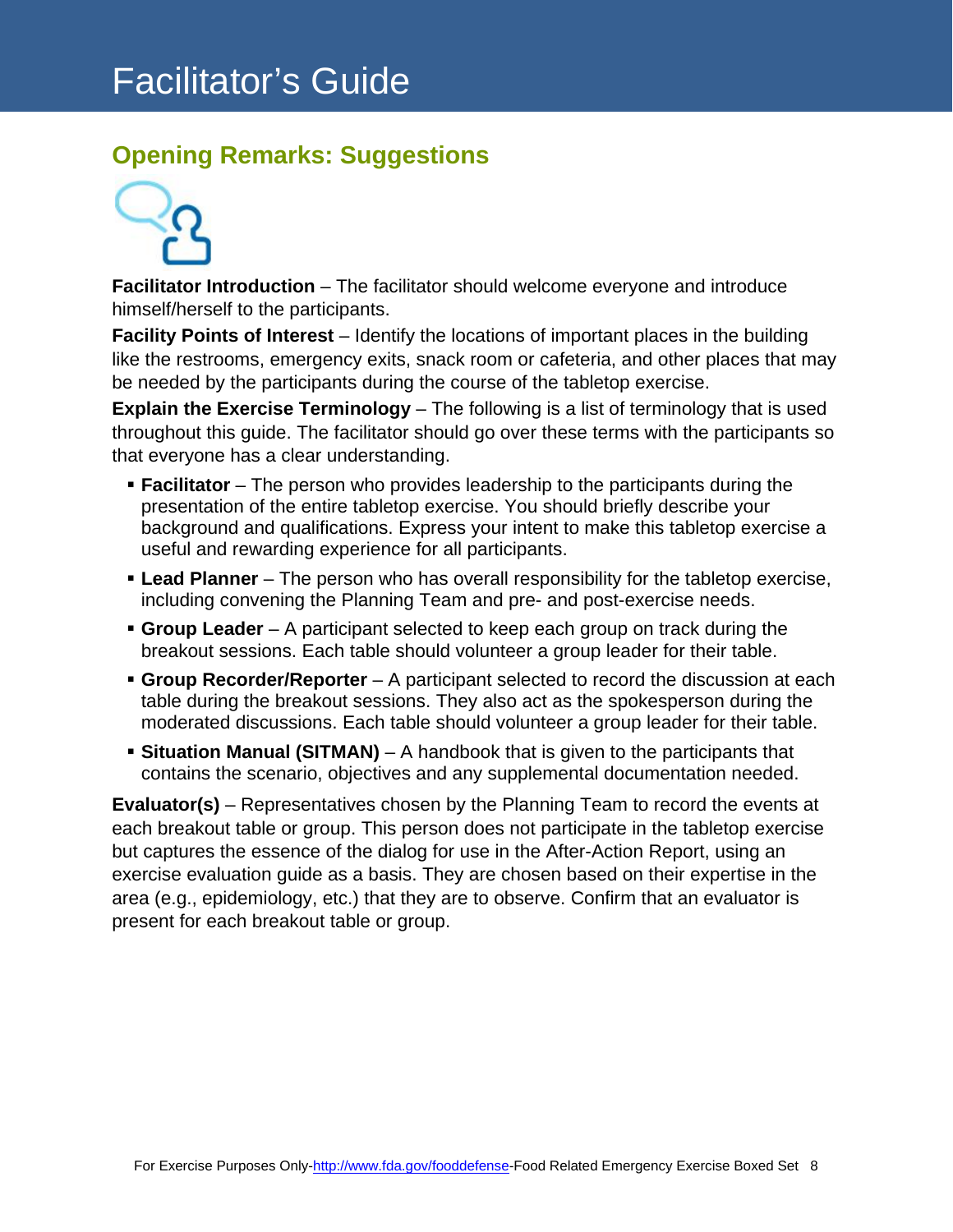

**Participants** – Explain that representatives from various entities have been asked to take part in this exercise. Ask participants to introduce themselves by offering their name, agency/company/entity and their role.



**Exercise Objectives** – Review tabletop exercise objectives with all participants. Ask participants what expectations they have for this exercise. Include relevant new objectives (if time permits), and clearly explain that participant objectives that are not relevant will not be addressed in this exercise; however, another FREE-B scenario might be a better forum for a specific participant objective. Direct the participants to the FREE-B Web resource<http://www.fda.gov/fooddefense> to review other FREE-B content.

It is also important to remind the participant groups that not all of the questions will be applicable to every group.

| $\sim$<br>۰ |  |
|-------------|--|
|             |  |
|             |  |
|             |  |
|             |  |

#### <span id="page-8-0"></span>**Personal Learning Inventory**

Instruct participants to complete their Personal Learning Inventory (PLI). Remind participants that PLIs are for the participants' use only and will not be collected; however, they are welcome to share their PLIs with others as records of their learning experiences in today's tabletop exercise.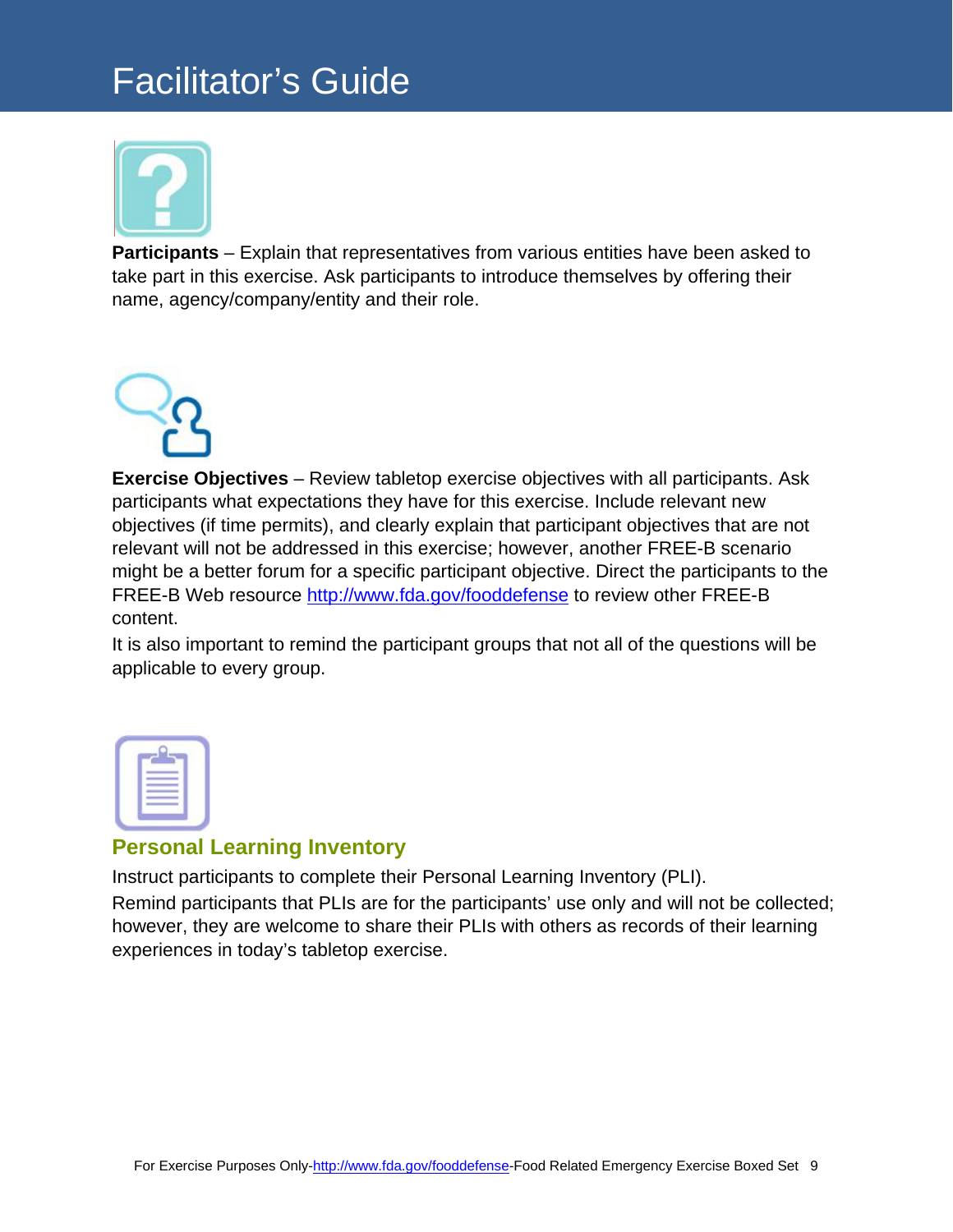

### <span id="page-9-0"></span>**Module 1 – Early Investigation**

Tell participants that Module 1 describes the discovery and diagnosis of the illness as well as the cause. Explain the tasks for the participants:

- You have 75 minutes to consider the developments and assigned questions in your group for Module 1.
- Spend 15 minutes summarizing the scenario using the PowerPoint presentation. Let participants know that additional details are in the SITMAN.
- Ask participants to spend 30 minutes answering the assigned questions.
- Tell participants that after the time to answer questions has elapsed they will reconvene as a whole group to report on their findings and issues.
- Explain that there are 30 minutes allotted for the whole group to report back so each group should focus on three discoveries or issues that are important for the whole group to know.
- **Tell the participants that to expedite the whole group feedback, they should select a** group recorder/reporter in advance.
- **I** Identify any additional requirements, critical issues, decisions and questions you think should be addressed at this time.
- Unanswered questions should be written down for discussion with the entire group.
- Tell participants you will help them manage their time, and instruct them when to begin constructing their report for presentation to the whole group.

**Note to Facilitator:** Timing is critical. Manage the clock, and allow 75 minutes in total for the entire module. Keep them informed about remaining time, and give them warnings at 10 minutes, 5 minutes and 2 minutes. Whole group discussion is limited to 30 minutes.



<span id="page-9-1"></span>1. Spend 15 minutes summarizing the scenario using the PowerPoint presentation. Let participants know that additional details are in the SITMAN.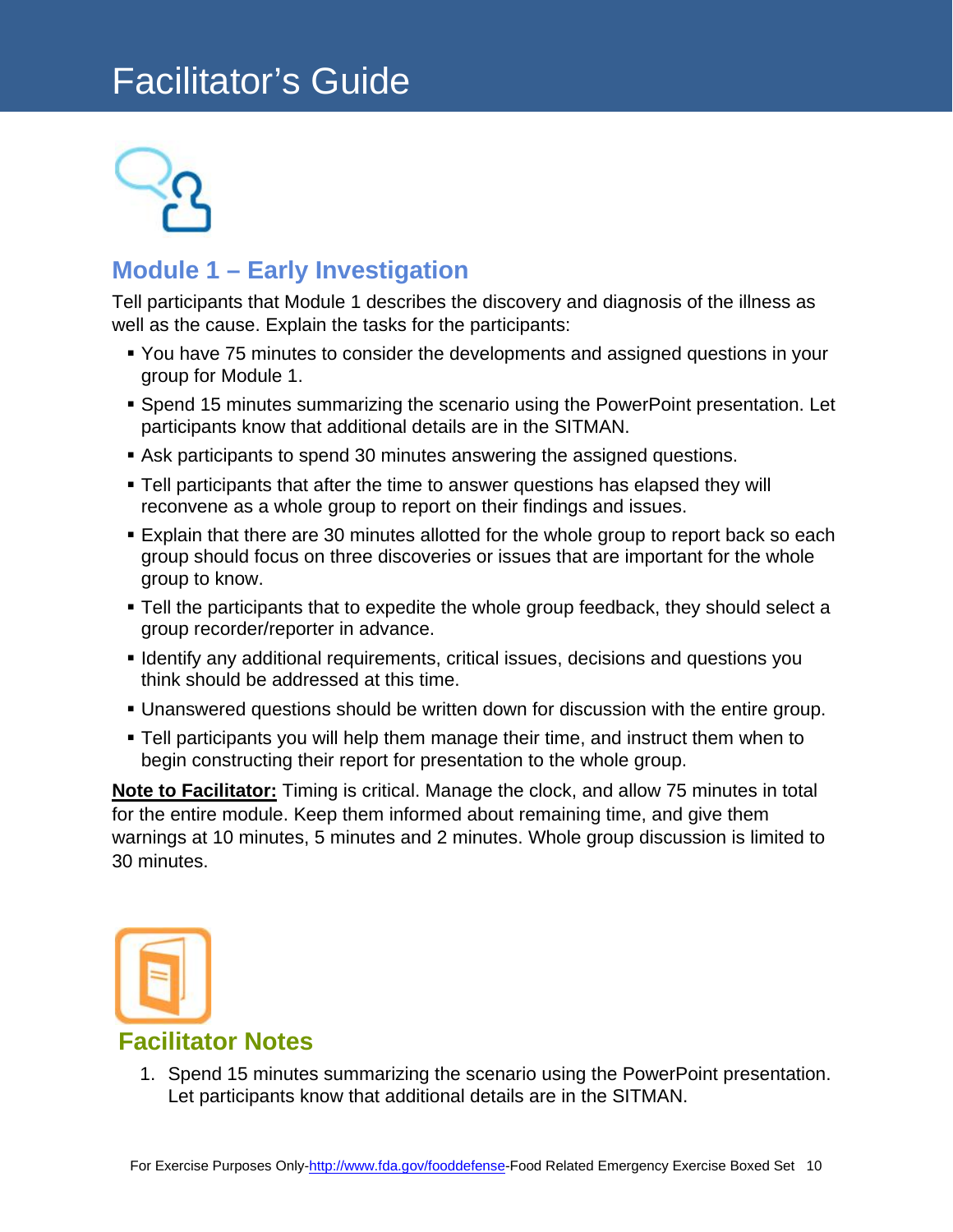- 2. Before participants begin their discussion of the assigned questions provide an opportunity to ask questions.
- 3. Quickly review the expectations for the breakout session, and have participants begin their discussions.
- 4. Inform the participants that each group will be assigned questions regarding each module for discussion.



### <span id="page-10-0"></span>**Breakout Session**

- Refer participants to relevant SITMAN pages.
- Indicate to each group which questions it should answer for that module.



#### <span id="page-10-1"></span>**Facilitator Notes**

- 1. At the appropriate time, ask the participants in the breakout sessions to end their discussions so that the group can participate in the moderated discussion. Give the groups 10, 5 and 2 minute warnings so that they can wrap up their discussions.
- 2. Have each of the groups give a report of their discussions. It should focus on the top three items they have discussed and should be important for the whole group to know.
- 3. Ask if there are any comments from other participants about the questions and answers reported.
- 4. If a group is unable to answer a question, pose the question to the whole group and see if an answer can be found.
- 5. Unresolved questions should be recorded and later addressed in the After-Action Report.
- 6. Manage the clock, and keep the discussion on track.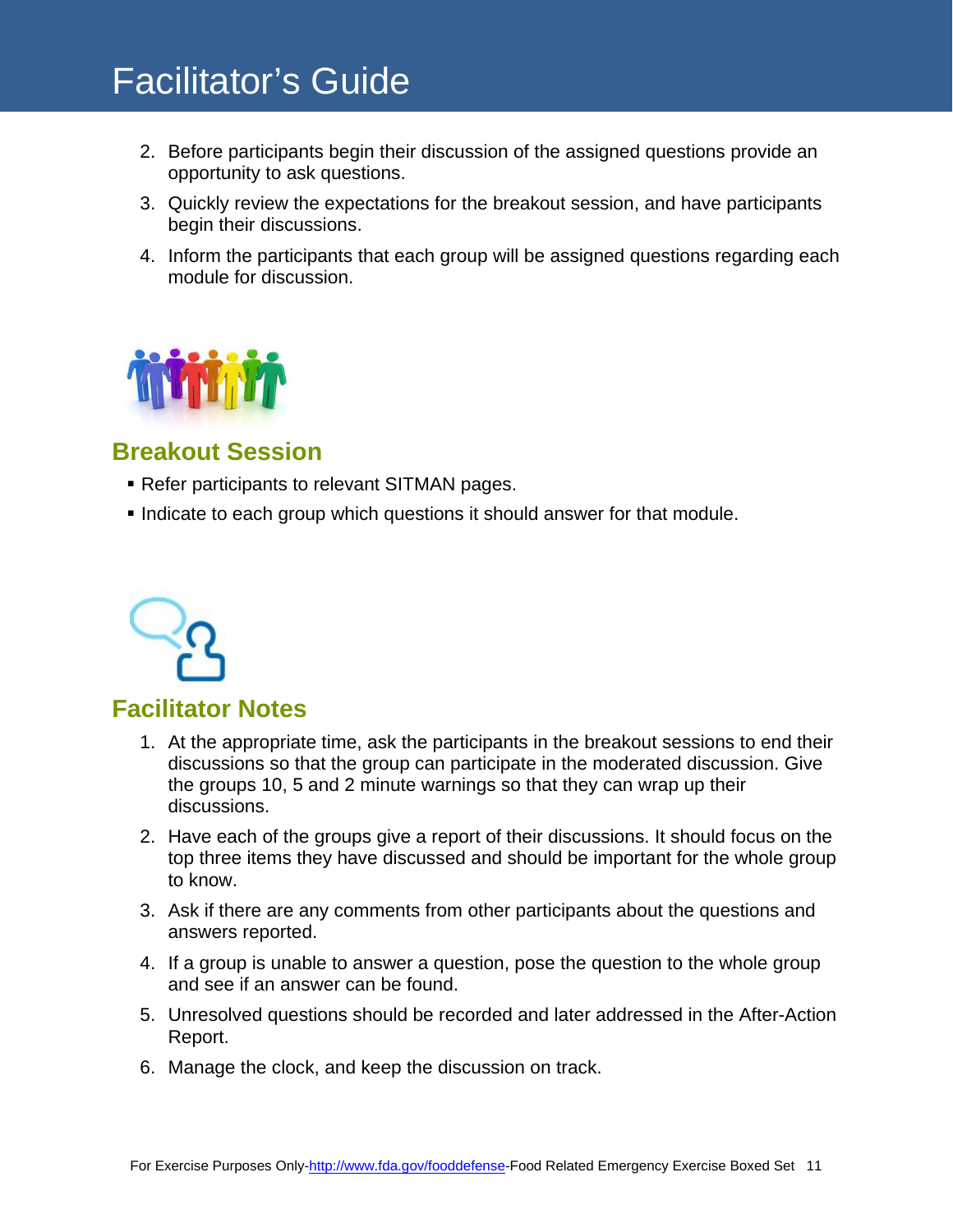

#### **Break**

Take a 15-minute break before continuing with Module 2.



### <span id="page-11-0"></span>**Module 2 – Identification of Food**

Explain the tasks for the participants:

- You have 65 minutes to consider the developments and assigned questions in your group for Module 2.
- Spend 15 minutes summarizing the scenario using the PowerPoint presentation. Let participants know that additional details are in the SITMAN.
- Ask participants to spend 30 minutes answering the assigned questions.
- Tell participants that after the time to answer questions has elapsed they will reconvene as a whole group to report on their findings and issues.
- Explain that there are 30 minutes allotted for the whole group to report back so each group should focus on three discoveries or issues that are important for the whole group to know.
- Tell the participants that to expedite the whole group feedback, they should select a group recorder/reporter in advance.
- **I** Identify any additional requirements, critical issues, decisions and questions you think should be addressed at this time.
- Unanswered questions should be written down for discussion with the entire group.
- Tell participants you will help them manage their time, and instruct them when to begin constructing their report for presentation to the whole group.
- **Note to Facilitator:** Timing is critical. Manage the clock, and allow 65 minutes in total for the entire module. Keep them informed about remaining time, and give them warnings at 10 minutes, 5 minutes and 2 minutes. Whole group discussion is limited to 30 minutes.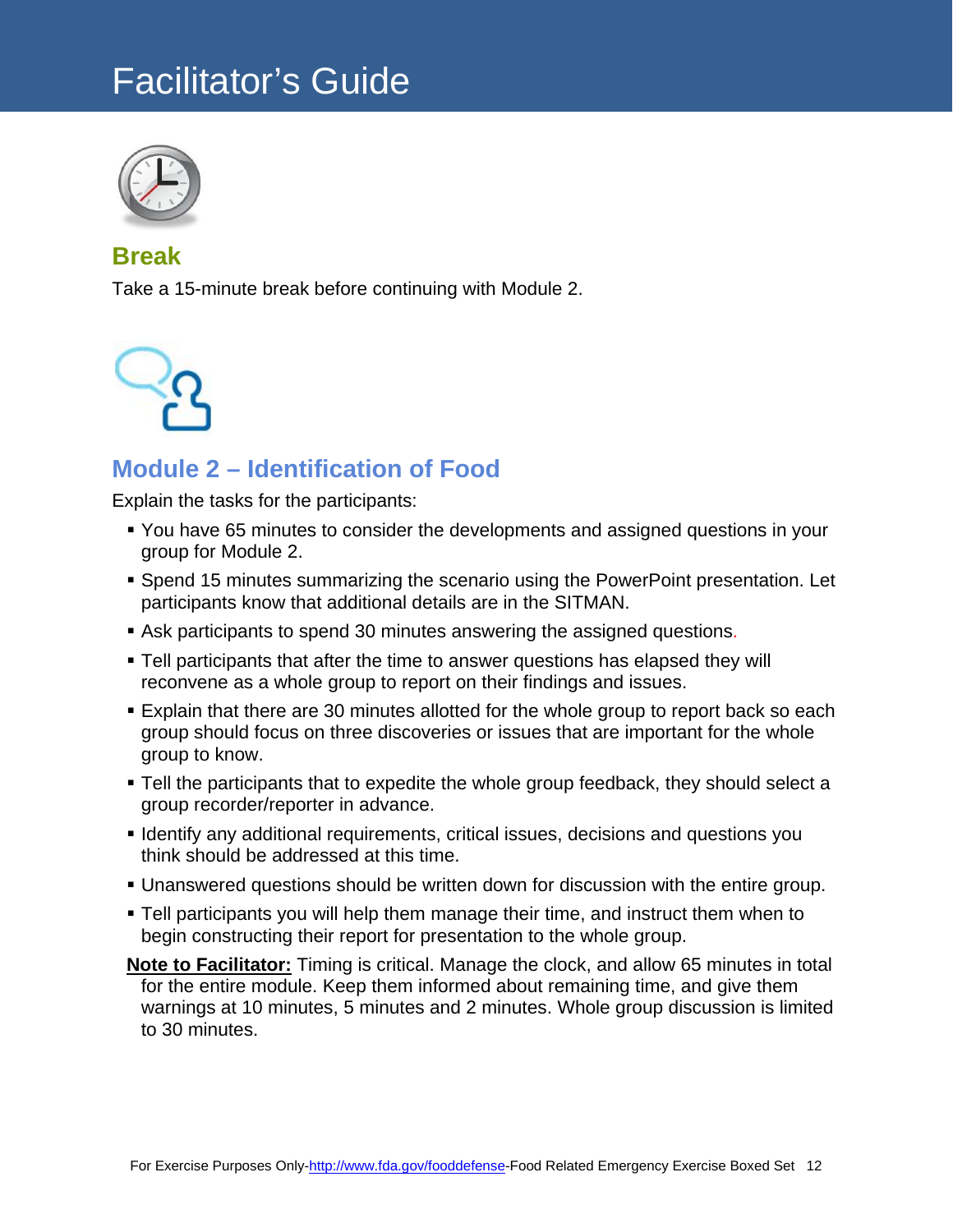

#### <span id="page-12-0"></span>**Facilitator Notes**

- 1. Spend 15 minutes summarizing the scenario using the PowerPoint presentation. Let participants know that additional details are in the SITMAN.
- 2. Before participants begin their discussion of the assigned questions, provide an opportunity to ask questions.
- 3. Quickly review the expectations for the breakout session and have participants begin their discussions.
- 4. Inform the participants that each group will be assigned questions regarding each module for discussion.



#### <span id="page-12-1"></span>**Breakout Session**

- **Refer participants to relevant SITMAN pages.**
- Indicate to each group which questions it should answer for that module.



#### <span id="page-12-2"></span>Facilitator Notes

- 1. At the appropriate time, ask the participants in the breakout sessions to end their discussions so that the group can participate in the moderated discussion. You might want to give the groups 10, 5 and 2 minute warnings so that they can wrap up their discussions.
- 2. Have each of the groups give a report of their discussions. It should include questions discussed and the conclusions they were able to reach.
- 3. Ask if there are any comments from other participants about the questions and answers reported.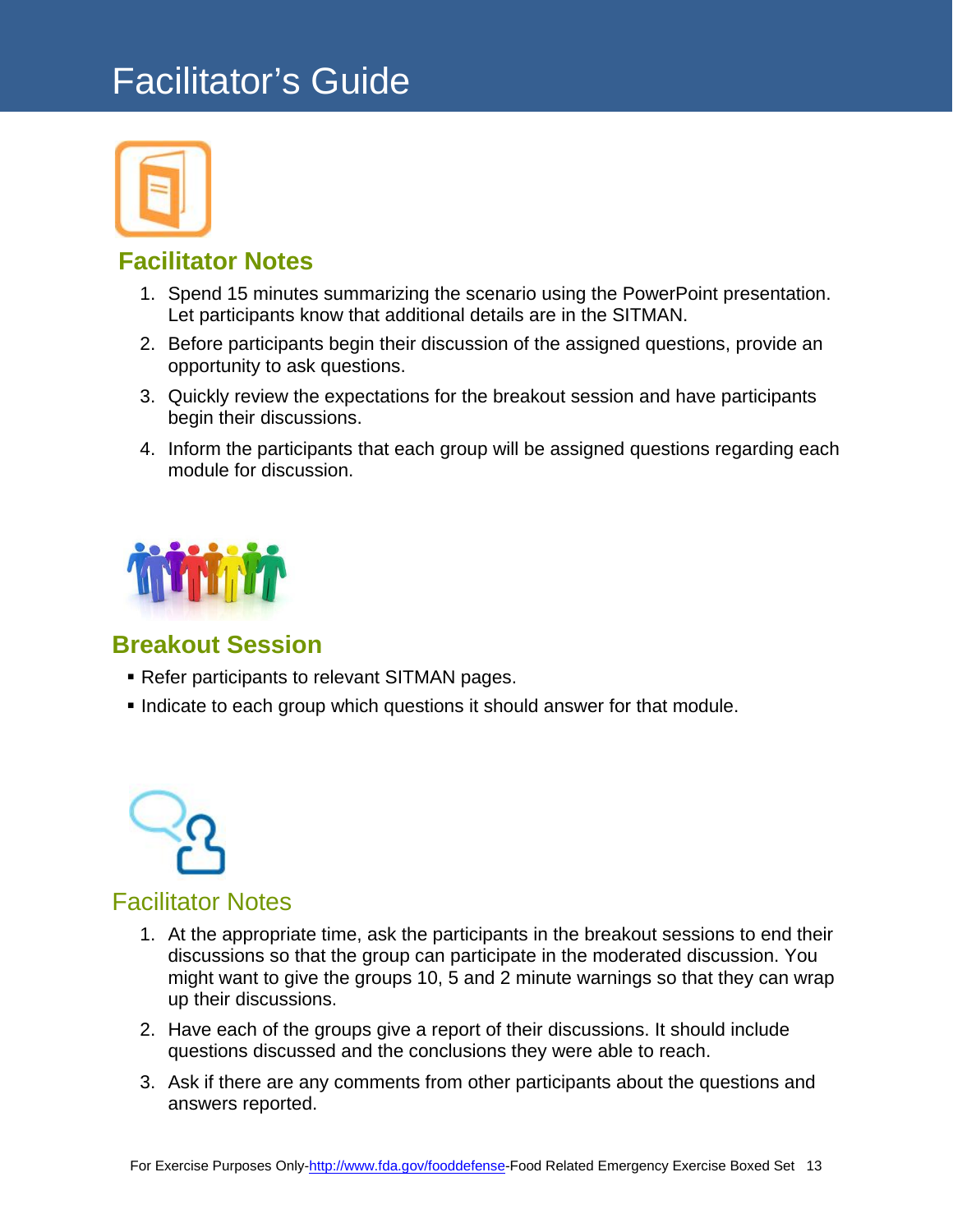- 4. If a group is unable to answer a question, pose the question to the whole group and see if an answer can be found.
- 5. Unresolved questions should be recorded and later addressed in the After-Action Report.



#### Break

Take a 15-minute break before continuing with the wrap up.



### <span id="page-13-0"></span>**Final Assessment and Evaluation**

- Explain to participants that you will spend about 45 minutes discussing wrap up questions.
- Explain that participants will be asked to fill out feedback forms (to be handed in) and complete their personal learning inventory (theirs to keep).

Note that you will then discuss "next steps," including items for the After-Action Report, assignments and timeline.



#### <span id="page-13-1"></span>**Wrap Up Questions**

Have all the Learning Objectives been met? Review each one by one. Please lead the group through a discussion of the wrap up questions for about 45 minutes. The lead planner will let you know which specific questions to use before the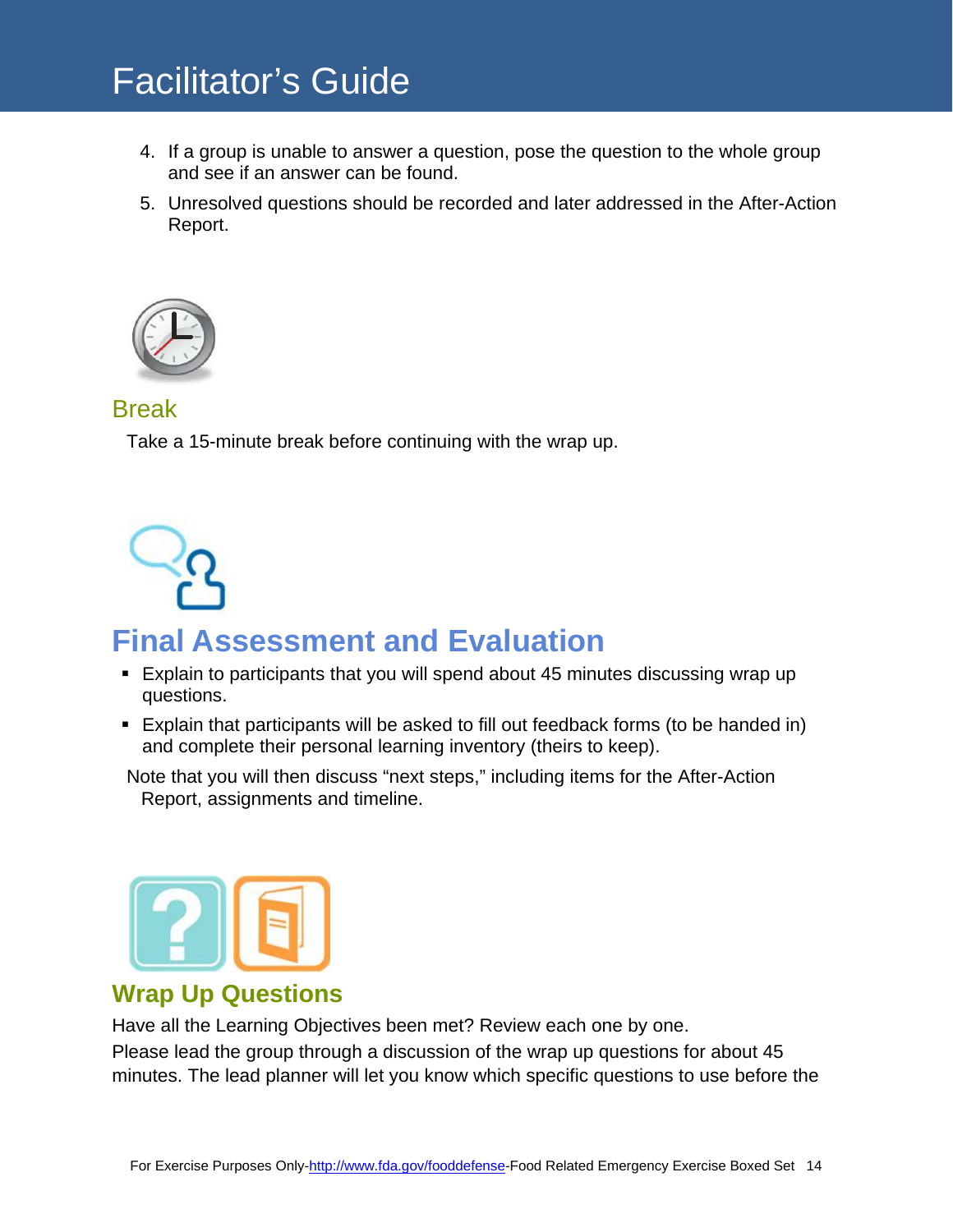session begins. All of the questions are listed in the SITMAN and here for your reference.

- 1. What is the most important thing you learned today in terms of managing an outbreak that impacts multiple jurisdictions?
- 2. What information do you need to make informed decisions during such an event? If you don't have that information, how do you get it or what needs to be done to make a decision without it?
- 3. Do you think this exercise will prompt your organization to evaluate your protocols, policies and procedures?
- 4. What top three actions should be taken to ensure proper event management based on what you have learned from this exercise?
- 5. What went right, and what can you improve on at each stage of the outbreak investigation?
- 6. What are the roles and responsibilities of the various clinical, public health, regulatory and laboratory communities engaged in this investigation?
- 7. What could be done through all phases to reduce the time from the first signal to implementation of effective controls and to final resolution in order to protect public health and reduce the economic impact on the entire industry?
- 8. What are some key lessons related to risk communication that you discussed today? What can you commit to doing to ensure that your organization supports a consistent, multi-jurisdictional, science-based message in the event of a foodborne illness outbreak?
- 9. At any point during the investigation did you consider that contamination might have been intentional? How would this have changed the investigation?



#### <span id="page-14-0"></span>**Feedback Forms**

In order to make future exercises even more successful, feedback forms are used to get input from participants. These forms will provide details about the overall exercise process, whether the objectives were met and areas that could be improved. The comments should be captured in notes to assist in the completion of the After-Action Report and Improvement Plan (AAR/IP).

After the tabletop exercise and wrap up discussion, the facilitator should have the participants complete a feedback form. These forms should be returned to the facilitator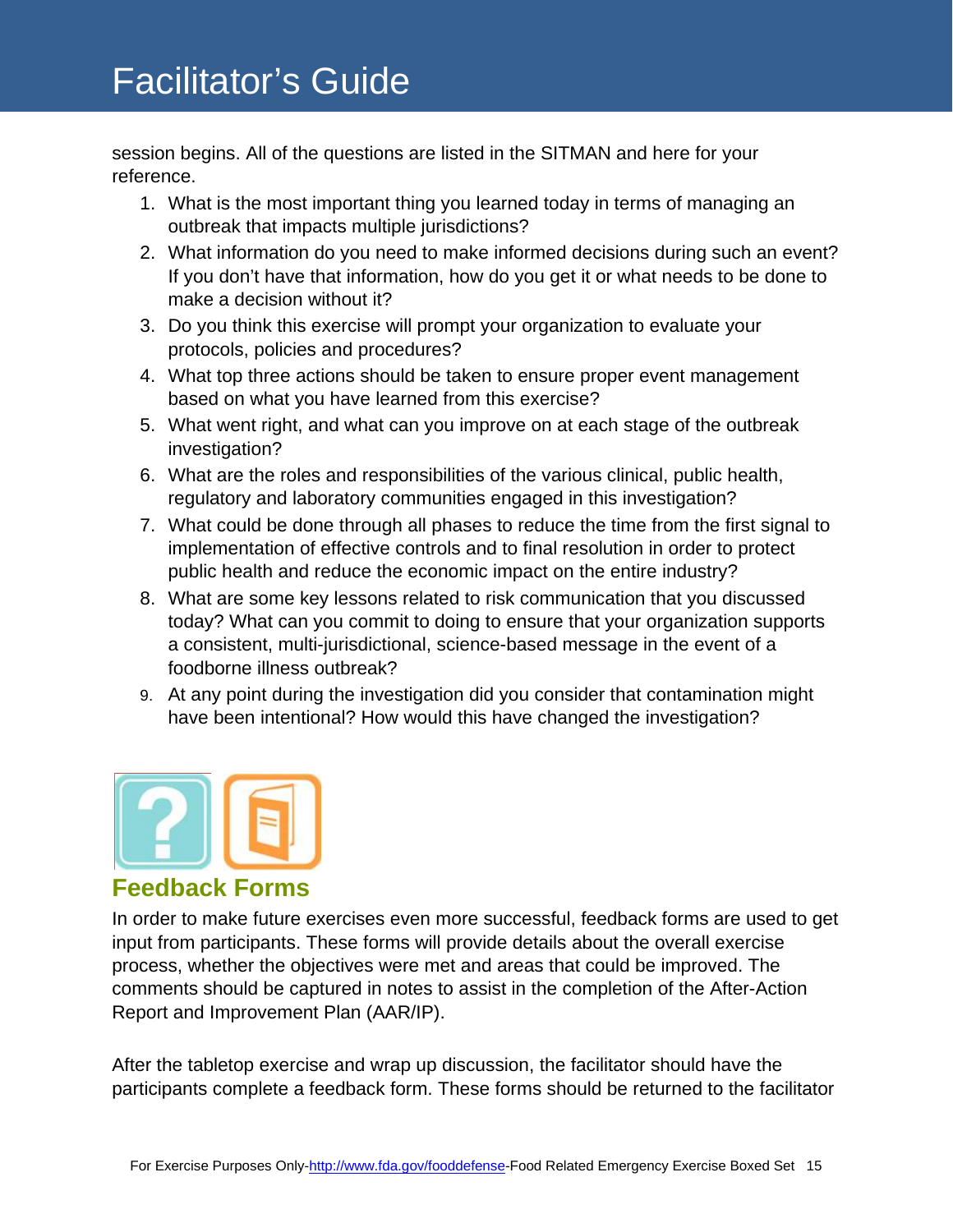upon completion. The facilitator should then forward these feedback forms to the lead planner.

The comments will be captured to assist in the completion of the AAR/IP. An AAR/IP is an important tool used to evaluate the tabletop exercise addressing outcomes, strengths, weaknesses and lessons learned; and share that information with the participants. Please review the exercise objectives once more prior to passing out these forms.

At the end of tabletop exercise, the facilitator should inform the participants the date by which they will receive the AAR/IP. Participants should also be told that the AAR/IP should be treated as a "For Official Use Only" document that should only be shared with individuals with a need to know.



#### <span id="page-15-0"></span>**Personal Learning Inventory**

After the group finishes filling out the feedback forms, please ask the group to spend 10 minutes completing their personal learning inventories. Remind participants that PLIs are for the participants use only and will not be collected; however, they are welcome to share their PLIs with others as records of their learning experiences in today's tabletop exercise.

Please ask participants to hand in their evaluation forms to the lead planner before they leave.



#### <span id="page-15-1"></span>Thank participants for their contributions to the exercise. Ask the lead planner to make any final remarks and to remind participants about the After Action Report and other follow up activities.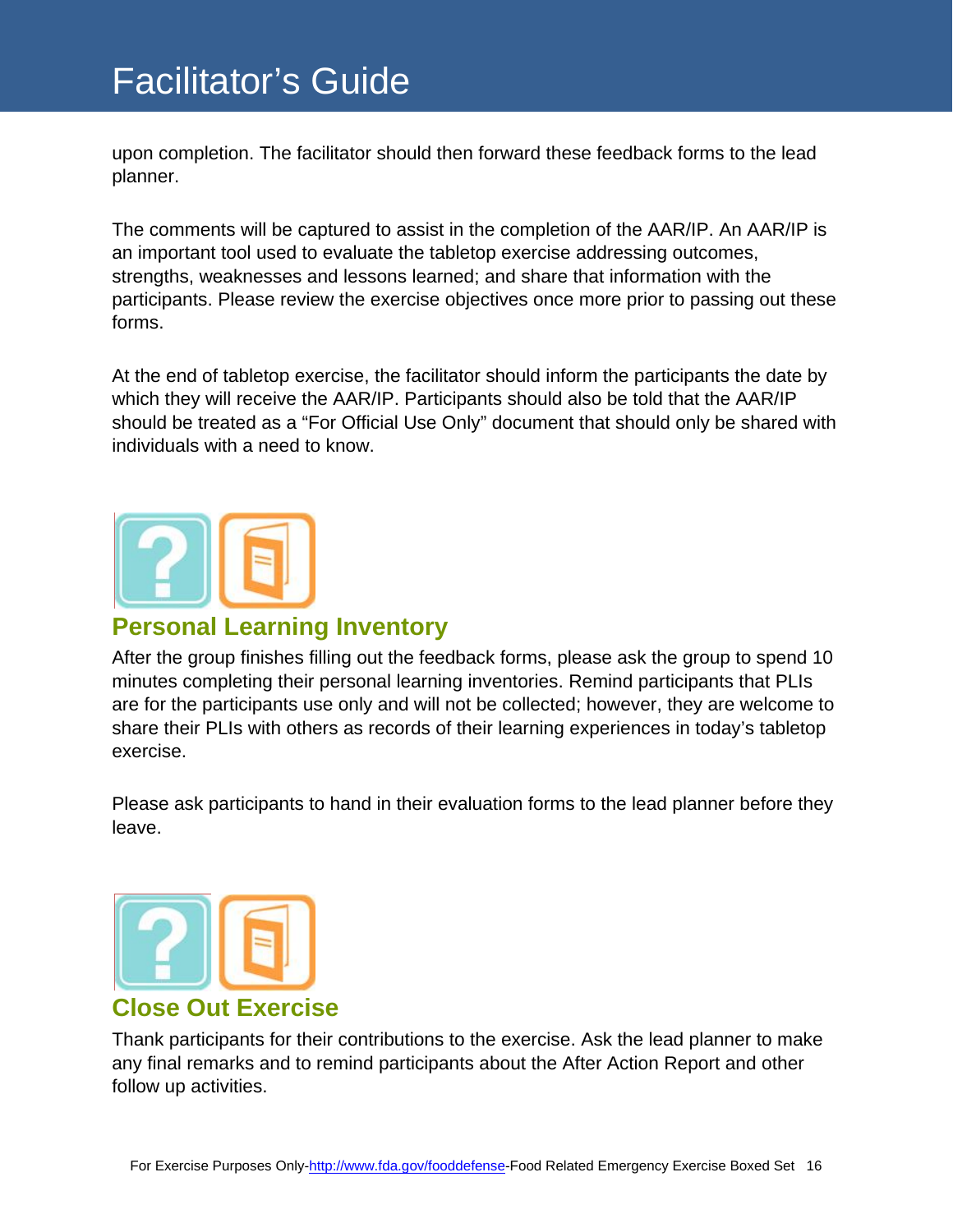### **Appendix A: Glossary**

In this appendix, you will find a list of terms used throughout the guide. Use this as a reference for any words with which you are unfamiliar.

- **After-Action Report and Improvement Plan (AAR/IP)** The final product of an exercise. The After-Action Report and Improvement Plan (AAR/IP) has two components: an AAR, which captures observations and recommendations based on the exercise objectives as associated with the capabilities and tasks; and an IP, which identifies specific corrective actions, assigns them to responsible parties and establishes targets for their completion. The lead evaluator and the exercise Planning Team draft the AAR and submit it to conference participants prior to an After-Action Conference. The draft AAR is distributed to conference participants for review no more than 30 days after the exercise is conducted. The final AAR/IP is an outcome of the After-Action Conference and should be disseminated to participants no more than 60 days after exercise completion. The AAR/IP should be treated as a "For Official Use Only" document and shared only with those with a need to know.
- **Homeland Security Exercise and Evaluation Program (HSEEP)** A capabilitiesand performance-based exercise program that provides standardized policy, doctrine and terminology for the design, development, conduct and evaluation of homeland security exercises. HSEEP also provides tools and resources to facilitate the management of self-sustaining homeland security exercise programs.
- **Personal Learning Inventory (PLI)** An accounting of each participant's learning experience.
- **Module** A segment within the exercise.